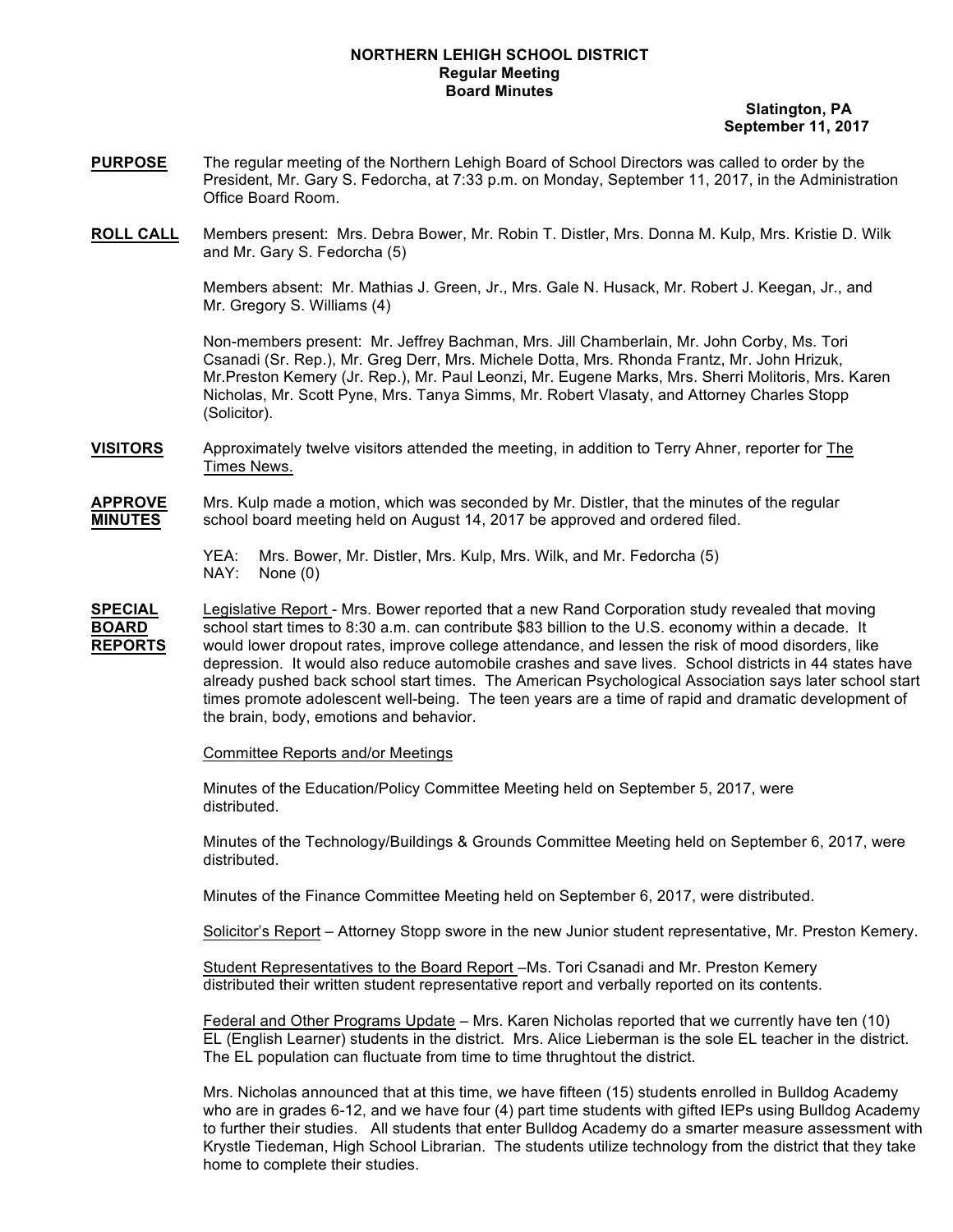| <b>SPECIAL</b><br><b>BOARD</b><br><b>REPORTS</b><br>(cont.) | Superintendent's Report - Mr. Corby reported that he has had the honor and the privilege of visiting<br>each of the schools on opening day. The Northern Lehigh students are in great hands. From the<br>time they leave their house until they return, parents entrust us with their most precious gifts. The<br>teachers greeted the students and every single person in this district prepared well for opening day and<br>contributed to its success. |                                                                                                                                                                                                                                                                    |                                                        |  |  |
|-------------------------------------------------------------|-----------------------------------------------------------------------------------------------------------------------------------------------------------------------------------------------------------------------------------------------------------------------------------------------------------------------------------------------------------------------------------------------------------------------------------------------------------|--------------------------------------------------------------------------------------------------------------------------------------------------------------------------------------------------------------------------------------------------------------------|--------------------------------------------------------|--|--|
|                                                             | personnel issues.                                                                                                                                                                                                                                                                                                                                                                                                                                         | Mr. Fedorcha reported that an executive session was held prior to tonight's meeting to discuss                                                                                                                                                                     |                                                        |  |  |
| <b>PERSONNEL</b>                                            | Mrs. Kulp made a motion, which was seconded by Mr. Distler, that the Board of Education approves<br>the following personnel items:                                                                                                                                                                                                                                                                                                                        |                                                                                                                                                                                                                                                                    |                                                        |  |  |
| Administrative<br>Transfer<br>Instructional                 | <b>Elizabeth Case</b><br>From:<br>To:<br>Salary:<br>Effective:                                                                                                                                                                                                                                                                                                                                                                                            | Special Education Teacher Slatington Elementary School<br>Special Education Teacher Middle School<br>No change in salary<br>August 21, 2017                                                                                                                        |                                                        |  |  |
| Non-Instruct-<br>ional                                      | Kerry Hill*<br>From:<br>To:<br>Salary:<br>Effective:<br>*60 Day probationary period ending December 7, 2017                                                                                                                                                                                                                                                                                                                                               | Office Aide Slatington Elementary School<br>Administrative Secretary to the Assistant Superintendent<br>replacing Debi Hollenbach who resigned.<br>\$30,000.00<br>September 12, 2017                                                                               |                                                        |  |  |
| Appointment<br>Non-Instruct-                                | Kimberly Nunemacher*<br>Assignment:<br>Salary:<br>Effective:<br>*60 Day probationary period ending December 7, 2017                                                                                                                                                                                                                                                                                                                                       | Slatington Elementary Office Aide replacing Kerry Hill who was<br>administratively transferred.<br>\$10.93 per hour; Monday-Friday; 10:30 a.m. - 3:00 p.m. up to<br>180 student days<br>September 12, 2017                                                         |                                                        |  |  |
| Leave                                                       | Family Medical Approve the request of employee #6821 to take a two week Family Medical Leave beginning<br>on or about October 7, 2017, for the birth of a child. Employee is requesting to use ten (10)<br>accumulated sick days in conjunction with the family medical leave.                                                                                                                                                                            |                                                                                                                                                                                                                                                                    |                                                        |  |  |
|                                                             | Approve the request of employee #2143 to take a Family Medical Leave beginning on August 21, 2017.<br>Employee is requesting to use seven (7) accumulated sick days. Upon exhaustion of sick days, she is<br>requesting a twelve week family medical leave. Employee plans to return to her current teaching<br>position upon release of attending physician.                                                                                             |                                                                                                                                                                                                                                                                    |                                                        |  |  |
| Co-Curricular<br>Appointment<br>2017-2018                   | <b>Blasia Dunham</b><br>James Schnyderite<br>James Schnyderite<br>Maria VanNorman                                                                                                                                                                                                                                                                                                                                                                         | MS Jr. Nat'l Honor Society Advisor<br><b>MS Chorus Advisor</b><br><b>HS Chorus Advisor</b><br>Freshman Class Advisor                                                                                                                                               | 448.00<br>\$<br>\$746.00<br>\$1,866.00<br>678.00<br>S. |  |  |
| Co-Curricular<br>Resignation<br>A. Farber                   | Accept the resignation of Alden Farber from his position as Assistant Football Coach - \$4,839.00<br>for the 2017-2018 school year which was originally approved at the December 5, 2016 board meeting.                                                                                                                                                                                                                                                   |                                                                                                                                                                                                                                                                    |                                                        |  |  |
| Co-Curricular<br>Change of<br><b>Status</b>                 | Approve the motion to change the status of Derek Long, Volunteer Assistant Football coach which<br>was originally approved at the December 5, 2016 school board meeting, to Assistant Football Coach -<br>Shared stipend - \$2,419.50 for the 2017-2018 school year.                                                                                                                                                                                      |                                                                                                                                                                                                                                                                    |                                                        |  |  |
|                                                             |                                                                                                                                                                                                                                                                                                                                                                                                                                                           | Approve the motion to change the status of Terry Bowman, Assistant Football coach - Shared<br>Stipend - \$2,419.50 which was originally approved at the December 5, 2016 board meeting, to<br>Assistant Football Coach - \$4,839.00 for the 2017-2018 school year. |                                                        |  |  |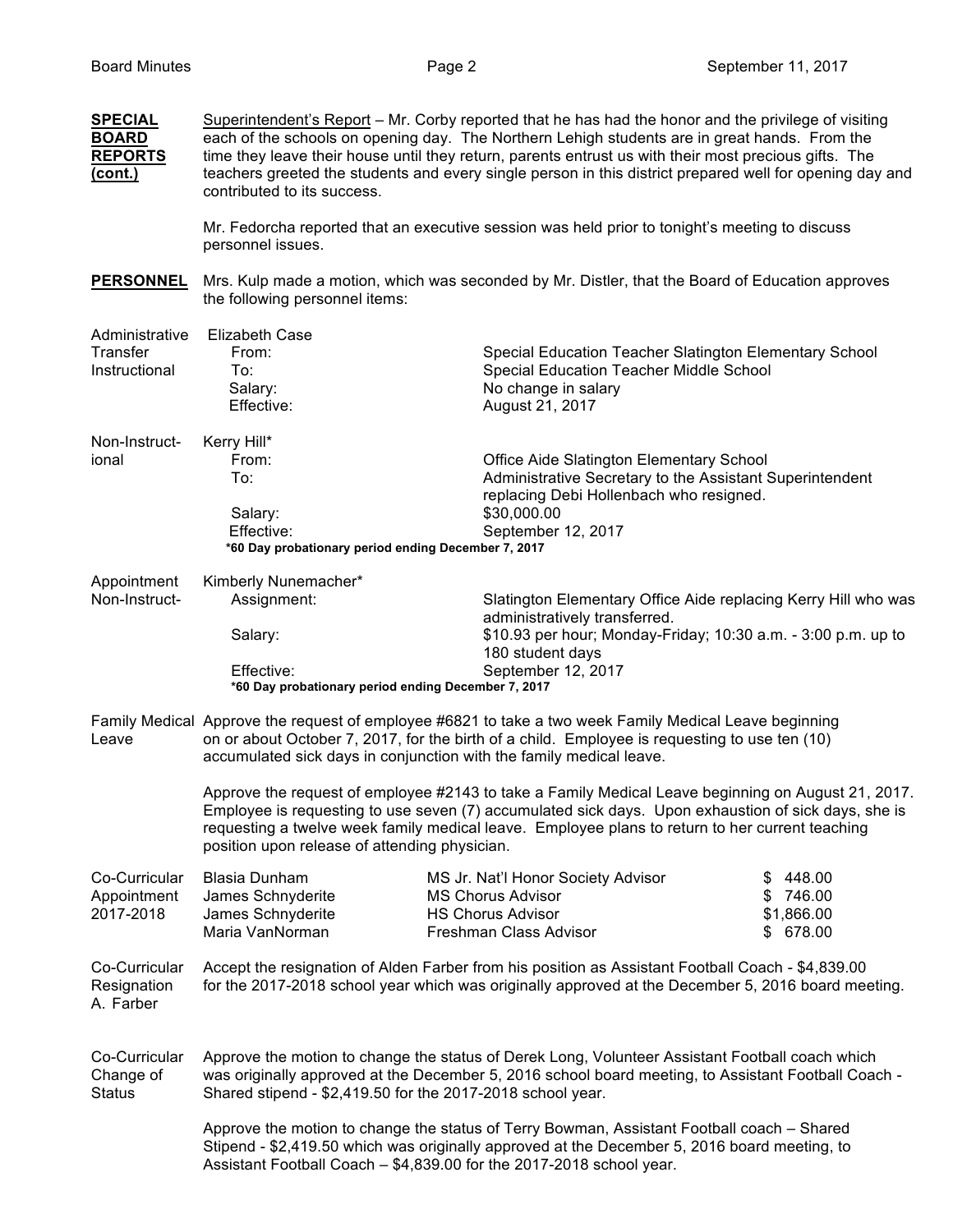| <b>PERSONNEL</b><br>(cont.)<br>Rescind<br>Volunteer<br>Coaches   | Rescind appointment of the following volunteer coaches that were approved at the December<br>5, 2016 school board meeting:                                                                                                                                                                                                                                                                                                                                          |                                                                |  |  |
|------------------------------------------------------------------|---------------------------------------------------------------------------------------------------------------------------------------------------------------------------------------------------------------------------------------------------------------------------------------------------------------------------------------------------------------------------------------------------------------------------------------------------------------------|----------------------------------------------------------------|--|--|
|                                                                  | Adam Merkle<br><b>Channing Shiffert</b>                                                                                                                                                                                                                                                                                                                                                                                                                             | Assistant Girls' Soccer Coach<br>Assistant Girls' Soccer Coach |  |  |
| Salary<br>Adjustments                                            | Acknowledge the following teacher who has completed the requirements per the Collective<br>Bargaining Agreement that would entitle him to a salary increase for the 2017-2018 school year:                                                                                                                                                                                                                                                                          |                                                                |  |  |
|                                                                  | <b>Ryan Stilwell</b><br>From:<br>To:                                                                                                                                                                                                                                                                                                                                                                                                                                | Step 3B<br>Step 3B+24                                          |  |  |
| <b>HS Webpage</b><br>Maintenance<br>A.Kern                       | Approve a stipend in the amount of \$500.00 for Mr. Andrew Kern for High School website<br>maintenance and working with students during the 2017-2018 school year. Mr. Kern has<br>constant contact with teachers, secretaries, and administrators in an effort to update the<br>website on a daily basis with the latest information, handouts, and scheduled events.<br>Stipend to be funded by the High School Student Activities Fund.                          |                                                                |  |  |
| <b>District Web</b><br>Maintenance<br>A. Kern                    | Approve a stipend in the amount of \$1,000.00 for Mr. Andrew Kern for maintenance and<br>updates of the district website during the 2017-2018 school year. Stipend to be funded<br>by superintendent's budget.                                                                                                                                                                                                                                                      |                                                                |  |  |
| Peters Web-<br>Site Maint-<br>enance<br>J. Bashore               | Approve a stipend in the amount of \$500.00 for Ms. Janet Bashore for maintenance<br>and updates of the Peters Elementary website during the 2017-2018 school year.<br>Stipend to be funded by Peters Elementary principal's discretionary account.                                                                                                                                                                                                                 |                                                                |  |  |
| Slatington<br>Website<br>Maintenance<br>K. Dibilio               | Approve a stipend in the amount of \$500.00 for Ms. Kori Dibilio for maintenance<br>and updates of the Slatington Elementary website during the 2017-2018 school year.<br>Stipend to be funded by Slatington Elementary principal's discretionary account.                                                                                                                                                                                                          |                                                                |  |  |
| Artistic Dir.<br>Fall Play/<br><b>Spring Musical</b><br>S. Shuey | Approve Stephen Shuey as Artistic Director for the Fall Play/Spring Musical for the NLHS<br>Student Theater Group. Stipend for the Artistic Director will be \$2,000 to be paid out of the General<br>Fund High School Student Activities Fund. The Artistic Director will be responsible for and overseeing<br>all persons involved with set design and construction, costuming, lighting, sound, etc., determined<br>by the HS Principal and Production Director. |                                                                |  |  |
| Game<br>Workers<br>2017-2018                                     | Motion to renew the appointment of the following list of people as Game Workers for the<br>2017-2018 school year. Game Workers consist of ticket sellers and takers, game announcers,<br>scoreboard operators, timers, field judges, scorekeepers. Rate of pay is consistent with the rates<br>approved on the 2017-2018 Supplementary Personnel Salary Schedule.                                                                                                   |                                                                |  |  |
|                                                                  | <b>Kelsey Follweiler</b><br><b>Sherri Molitoris</b><br>Sara Shimer                                                                                                                                                                                                                                                                                                                                                                                                  | Lynn Haab<br>Robyn Pristash                                    |  |  |
| Substitute-<br>Instructional                                     | Motion to approve the following substitute teachers for the 2017-2018 school year at the 2017-2018<br>substitute teacher rates as approved on the Supplementary Personnel Salary Schedule:                                                                                                                                                                                                                                                                          |                                                                |  |  |
|                                                                  | Kerri Brocious* - Elementary<br>Christina Oertner - Elementary PK-4                                                                                                                                                                                                                                                                                                                                                                                                 |                                                                |  |  |

**\*Pending Verification of Missing Personnel File Items**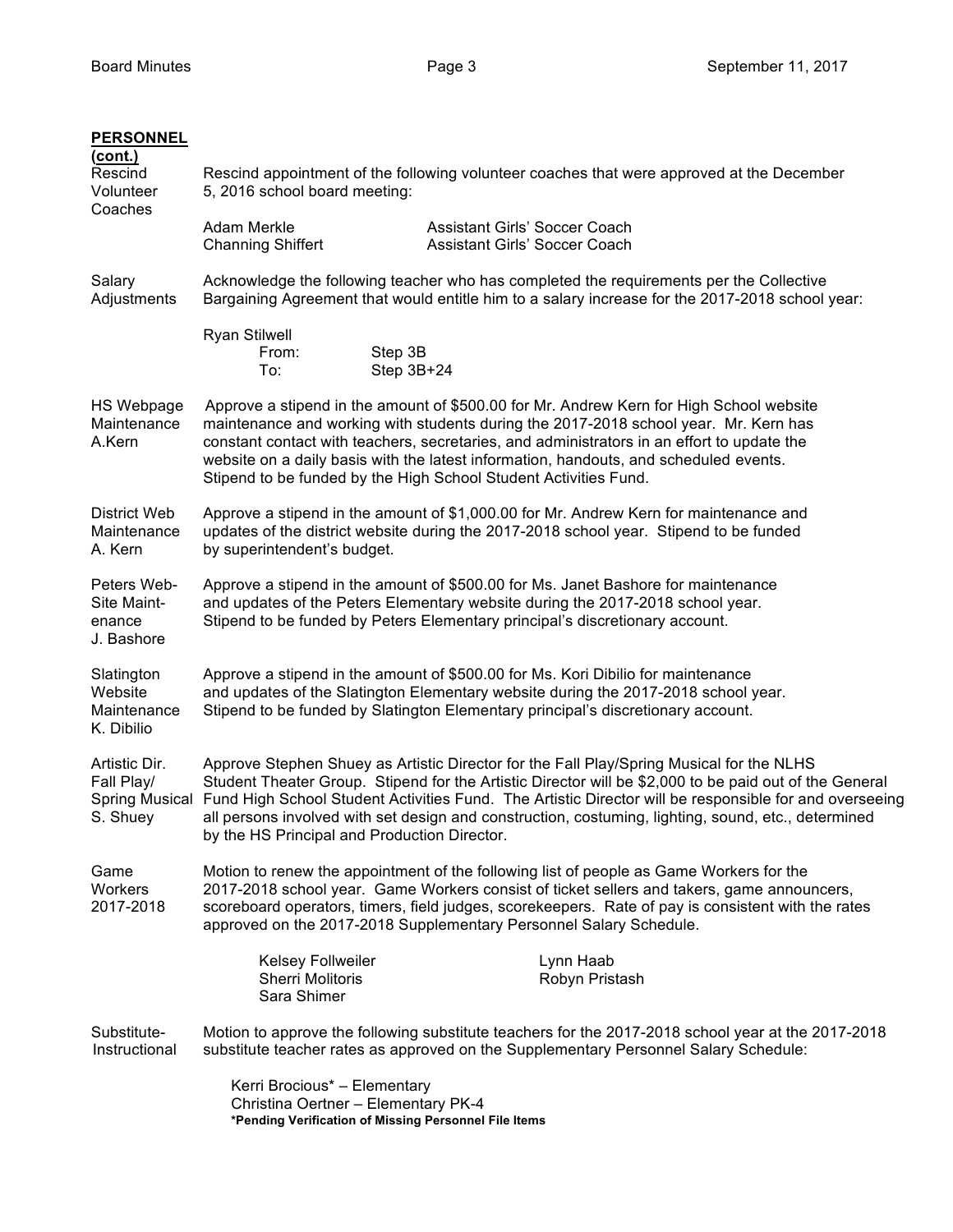## **PERSONNEL**

# **(cont.)**<br>
Unpaid<br>
Volunteers

Unpaid **Approve the following unpaid volunteer aides in the Peters and/or Slatington Elementary school** Volunteers and Middle School for the 2017-2018 school year:

|                                                                                                                        |                                                                                                                                                                                                                                                                                                         | <b>Margaret Blose</b><br>Patricia Bollinger<br>Susan Bowser<br>Andrea Fella<br>Dixie Gross<br>Lori-Beth Guelcher | Janet McKelvey<br>Joanne Perich<br>Gina Serfass<br>Erica Szwast<br>Dawn Mayer<br>Elizabeth Vasquez | Karen Haberen<br>Sharon Karpiszin<br>Nancy Wagner<br>Sheila White<br>Deborah Geiger |  |  |  |
|------------------------------------------------------------------------------------------------------------------------|---------------------------------------------------------------------------------------------------------------------------------------------------------------------------------------------------------------------------------------------------------------------------------------------------------|------------------------------------------------------------------------------------------------------------------|----------------------------------------------------------------------------------------------------|-------------------------------------------------------------------------------------|--|--|--|
|                                                                                                                        | Approve the following unpaid volunteer to assist in the Technology Department as needed:                                                                                                                                                                                                                |                                                                                                                  |                                                                                                    |                                                                                     |  |  |  |
|                                                                                                                        | Kristina Quay                                                                                                                                                                                                                                                                                           |                                                                                                                  |                                                                                                    |                                                                                     |  |  |  |
|                                                                                                                        | YEA:<br>Mrs. Bower, Mr. Distler, Mrs. Kulp, Mrs. Wilk, and Mr. Fedorcha (5)<br>NAY:<br>None $(0)$                                                                                                                                                                                                       |                                                                                                                  |                                                                                                    |                                                                                     |  |  |  |
| <b>CONFER-</b><br><b>ENCES</b>                                                                                         | Mr. Distler made a motion, which was seconded by Mrs. Bower, that the Board of Education<br>approves the following conferences:                                                                                                                                                                         |                                                                                                                  |                                                                                                    |                                                                                     |  |  |  |
|                                                                                                                        | Allison Chruscial - PSCA Annual Conference - November 30 - December 1, 2017 - Hershey, PA -<br>Registration: \$320.00, Lodging: \$143.19, Meals: \$32.00, Travel: \$85.00 - Total Approximate Cost:<br>\$580.19 - Funding: High School Guidance Budget.                                                 |                                                                                                                  |                                                                                                    |                                                                                     |  |  |  |
|                                                                                                                        | Joseph Tout - University of Pittsburgh: College in High School Conference - September 14-15, 2017 -<br>Pittsburgh, PA - Lodging - \$152.87; Travel - \$284.00 - Total Approximate Cost: \$436.87 - Funding:<br>Curriculum & Instruction Budget.                                                         |                                                                                                                  |                                                                                                    |                                                                                     |  |  |  |
|                                                                                                                        | Mrs. Bower, Mr. Distler, Mrs. Kulp, Mrs. Wilk, and Mr. Fedorcha (5)<br>YEA:<br>NAY:<br>None $(0)$                                                                                                                                                                                                       |                                                                                                                  |                                                                                                    |                                                                                     |  |  |  |
| <b>POLICY</b>                                                                                                          | Mrs. Wilk made a motion, which was seconded by Mr. Distler, that the Board of Education<br>approves the following policy items:                                                                                                                                                                         |                                                                                                                  |                                                                                                    |                                                                                     |  |  |  |
| <b>Board Policy</b><br>First<br>Reading                                                                                | Approve school board policy #011 - Local Board Procedures - Board of Governance Standards/Code<br>of Conduct, as presented after first reading.                                                                                                                                                         |                                                                                                                  |                                                                                                    |                                                                                     |  |  |  |
|                                                                                                                        | Approve school board policy #123 - Programs - Interscholastic Athletics, as presented after first<br>reading.                                                                                                                                                                                           |                                                                                                                  |                                                                                                    |                                                                                     |  |  |  |
|                                                                                                                        | Approve school board policy #801 - Operations - Public Records, as presented after first reading.                                                                                                                                                                                                       |                                                                                                                  |                                                                                                    |                                                                                     |  |  |  |
|                                                                                                                        | Mrs. Bower, Mr. Distler, Mrs. Kulp, Mrs. Wilk, and Mr. Fedorcha (5)<br>YEA:<br>NAY:<br>None $(0)$                                                                                                                                                                                                       |                                                                                                                  |                                                                                                    |                                                                                     |  |  |  |
| <b>CURRIC-</b><br><b>ULUM AND</b><br><b>INSTRUC-</b><br><b>TION</b><br>Center for<br>Humanistic<br>Change<br>2017-2018 | Mr. Distler made a motion, which was seconded by Mrs. Kulp, that the Board of Education<br>approves the following curriculum and instruction item:                                                                                                                                                      |                                                                                                                  |                                                                                                    |                                                                                     |  |  |  |
|                                                                                                                        | Approve to authorize the superintendent to execute a letter of agreement for the 2017-2018<br>academic year with the Center for Humanistic Change, Inc. to provide Student Assistance<br>Program (SAP) Liaison services. The Student Assistant Teams in our school district will use<br>these services. |                                                                                                                  |                                                                                                    |                                                                                     |  |  |  |
|                                                                                                                        | YEA:<br>NAY:                                                                                                                                                                                                                                                                                            | None $(0)$                                                                                                       | Mrs. Bower, Mr. Distler, Mrs. Kulp, Mrs. Wilk, and Mr. Fedorcha (5)                                |                                                                                     |  |  |  |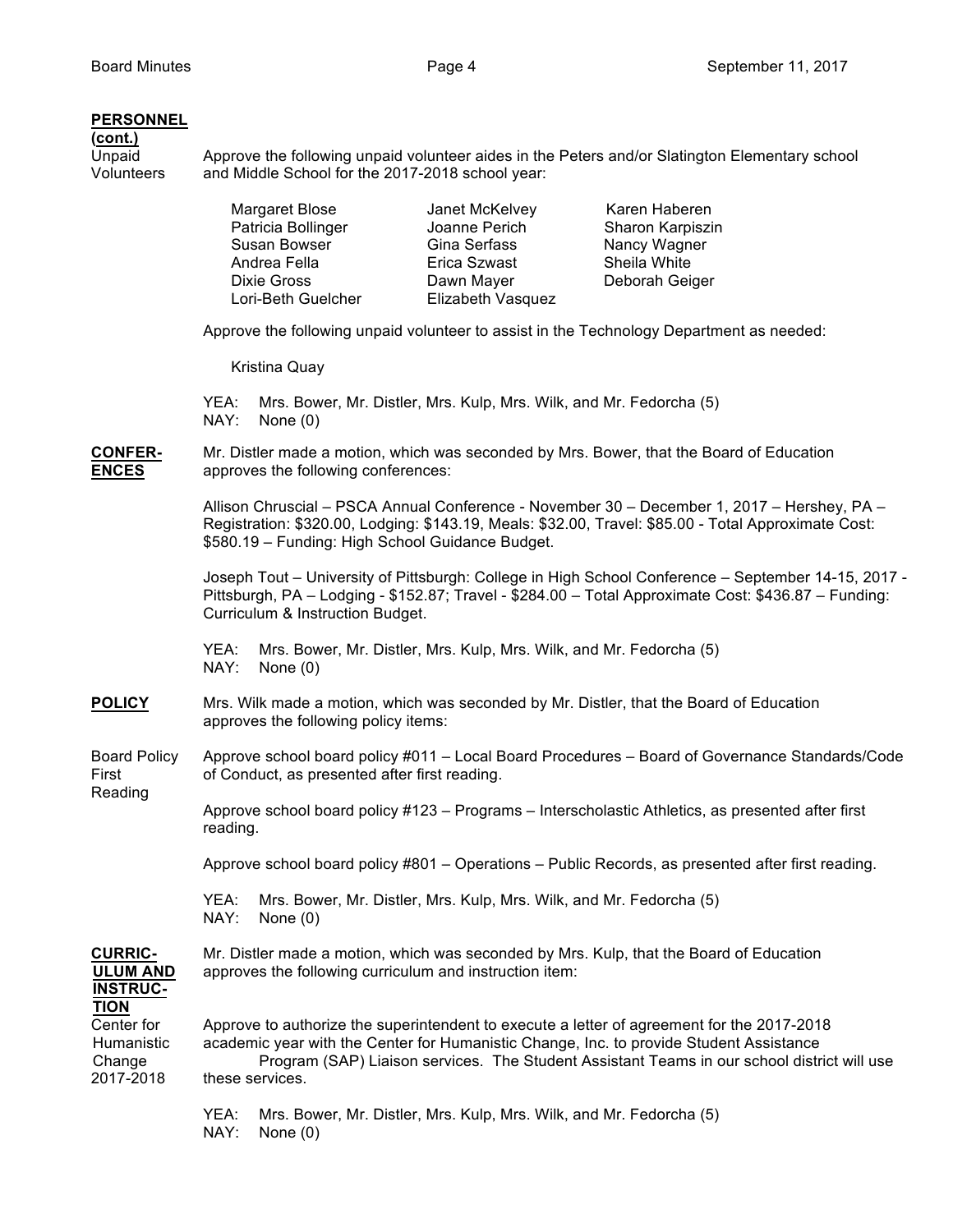| <b>NEW</b><br><b>BUSINESS</b><br>Summary<br>Offense<br><b>Notices</b> | Mrs. Bower made a motion, which was seconded by Mrs. Wilk, that the Board of Education<br>approves the following new business item:<br>Approve to designate and authorize the following administrators to sign summary offense<br>notices for district students for the 2017-2018 school year:                  |  |  |  |
|-----------------------------------------------------------------------|-----------------------------------------------------------------------------------------------------------------------------------------------------------------------------------------------------------------------------------------------------------------------------------------------------------------|--|--|--|
|                                                                       | Mr. Frank Gnas - School Police Officer<br>Mr. Paul Leonzi - Peters Elementary School Principal<br>Mr. Scott Pyne - Slatington Elementary School Principal<br>Mrs. Jill Chamberlain - Middle School Principal<br>Mr. Robert Vlasaty - High School Principal<br>Ms. Tanya Simms - High School Assistant Principal |  |  |  |
|                                                                       | YEA:<br>Mrs. Bower, Mr. Distler, Mrs. Kulp, Mrs. Wilk, and Mr. Fedorcha (5)<br>NAY:<br>None $(0)$                                                                                                                                                                                                               |  |  |  |
| <b>NEW</b><br><b>BUSINESS</b><br><u>(cont)</u>                        | Mrs. Wilk made a motion, which was seconded by Mrs. Bower, that the Board of Education<br>approves the following new business item:                                                                                                                                                                             |  |  |  |
| <b>PSBA</b><br><b>Officers</b><br>President-elect 2018.               | RECOMMEND  That the Board of Education votes for Otto Voit III as President-elect<br>of the Pennsylvania School Boards Association, effective January 1, 2018 through December 31,                                                                                                                              |  |  |  |
| V.President                                                           | <b>RECOMMEND</b> That the Board of Education votes for Gary Michael Smedley as Vice President<br>of the Pennsylvania School Boards Association, effective January 1, 2018 through December 31,<br>2018.                                                                                                         |  |  |  |
| Treasurer                                                             | RECOMMEND  That the Board of Education votes for Mike Gossert as Treasurer of the<br>Pennsylvania School Boards Association, effective January 1, 2018 through December 31, 2018.                                                                                                                               |  |  |  |
| <b>Trustees</b>                                                       | RECOMMEND  That the Board of Education votes for Marianne Neel, and Michael Faccinetto as<br>Trustees with terms ending December 31, 2020.                                                                                                                                                                      |  |  |  |
|                                                                       | YEA:<br>Mrs. Bower, Mr. Distler, Mrs. Kulp, Mrs. Wilk, and Mr. Fedorcha (5)<br>NAY:<br>None $(0)$                                                                                                                                                                                                               |  |  |  |
| <b>FINANCIAL</b>                                                      | Mrs. Bower made a motion, which was seconded by Mr. Distler, that the Board of Education approves<br>the following financial items:                                                                                                                                                                             |  |  |  |
| List of<br><b>Bills</b>                                               | Approve the Following List of Bills:<br>General Fund months of August & September, 2017<br>Cafeteria Fund months of August & September, 2017<br>Refreshment Stand month of August, 2017.                                                                                                                        |  |  |  |
| Per Capita<br>Abatements/<br>Exonerations                             | Approve abatement/exoneration requests of per capita taxes, for the residents that fall within<br>the guidelines, as presented.                                                                                                                                                                                 |  |  |  |
| <b>Network</b><br>Security<br>those                                   | Authorize administration to purchase a Network Security Insurance policy at a cost not to exceed<br>\$9,500.00 which would cover cyber activity including notification and credit monitoring for all                                                                                                            |  |  |  |
| Insurance<br>Policy                                                   | compromised, as well as remediation.                                                                                                                                                                                                                                                                            |  |  |  |
|                                                                       | YEA:<br>Mrs. Bower, Mr. Distler, Mrs. Kulp, Mrs. Wilk, and Mr. Fedorcha (5)<br>NAY:<br>None $(0)$                                                                                                                                                                                                               |  |  |  |
| <b>LEGAL</b><br>Settlement                                            | Mrs. Kulp made a motion, which was seconded by Mr. Distler, that the Board of Education approves<br>the following legal item:                                                                                                                                                                                   |  |  |  |
| Agreement<br>And Release                                              | Approve the Settlement Agreement and Release in regards to student #1790238.                                                                                                                                                                                                                                    |  |  |  |
|                                                                       | YEA:<br>Mrs. Bower, Mr. Distler, Mrs. Kulp, Mrs. Wilk, and Mr. Fedorcha (5)                                                                                                                                                                                                                                     |  |  |  |